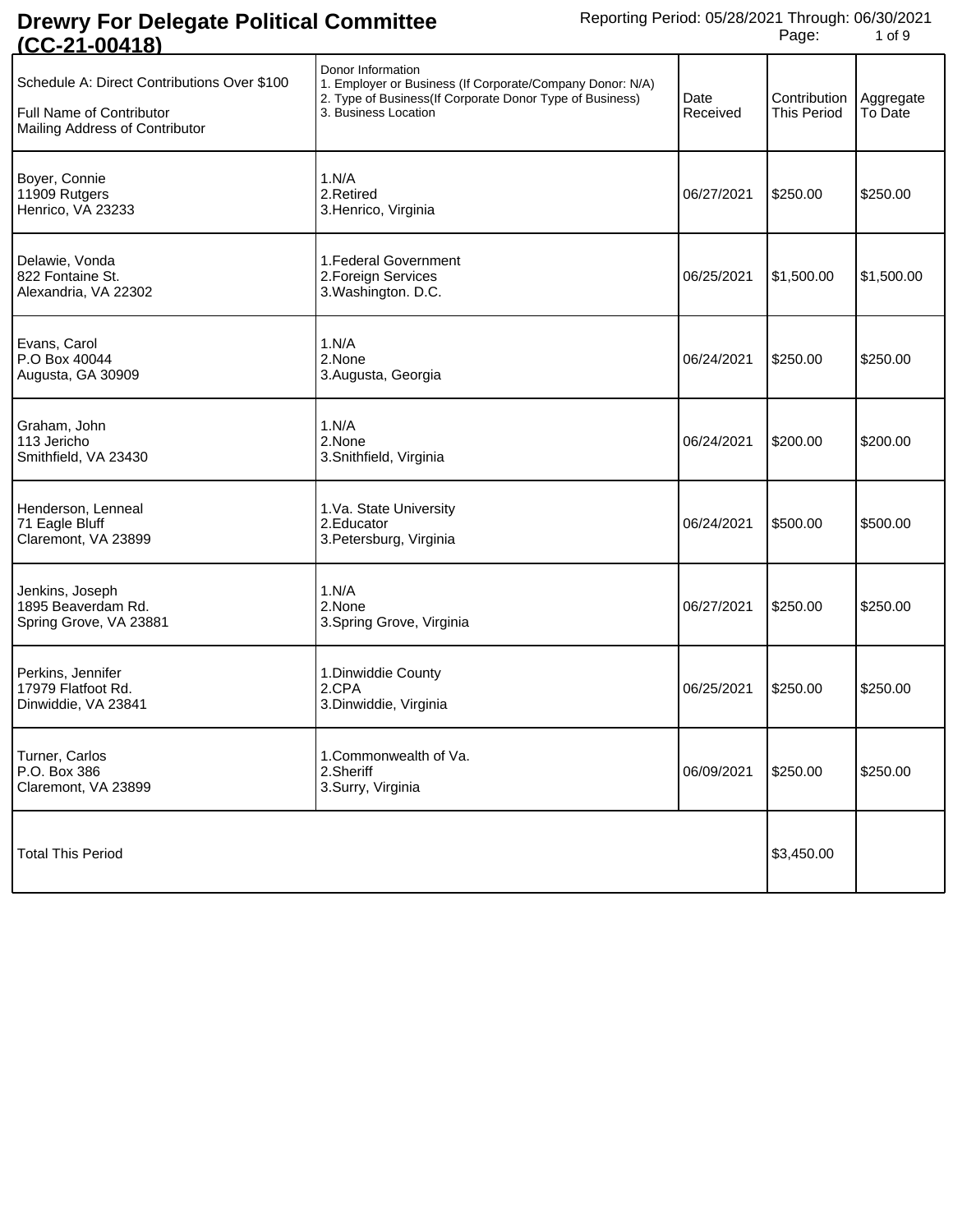No Schedule B results to display.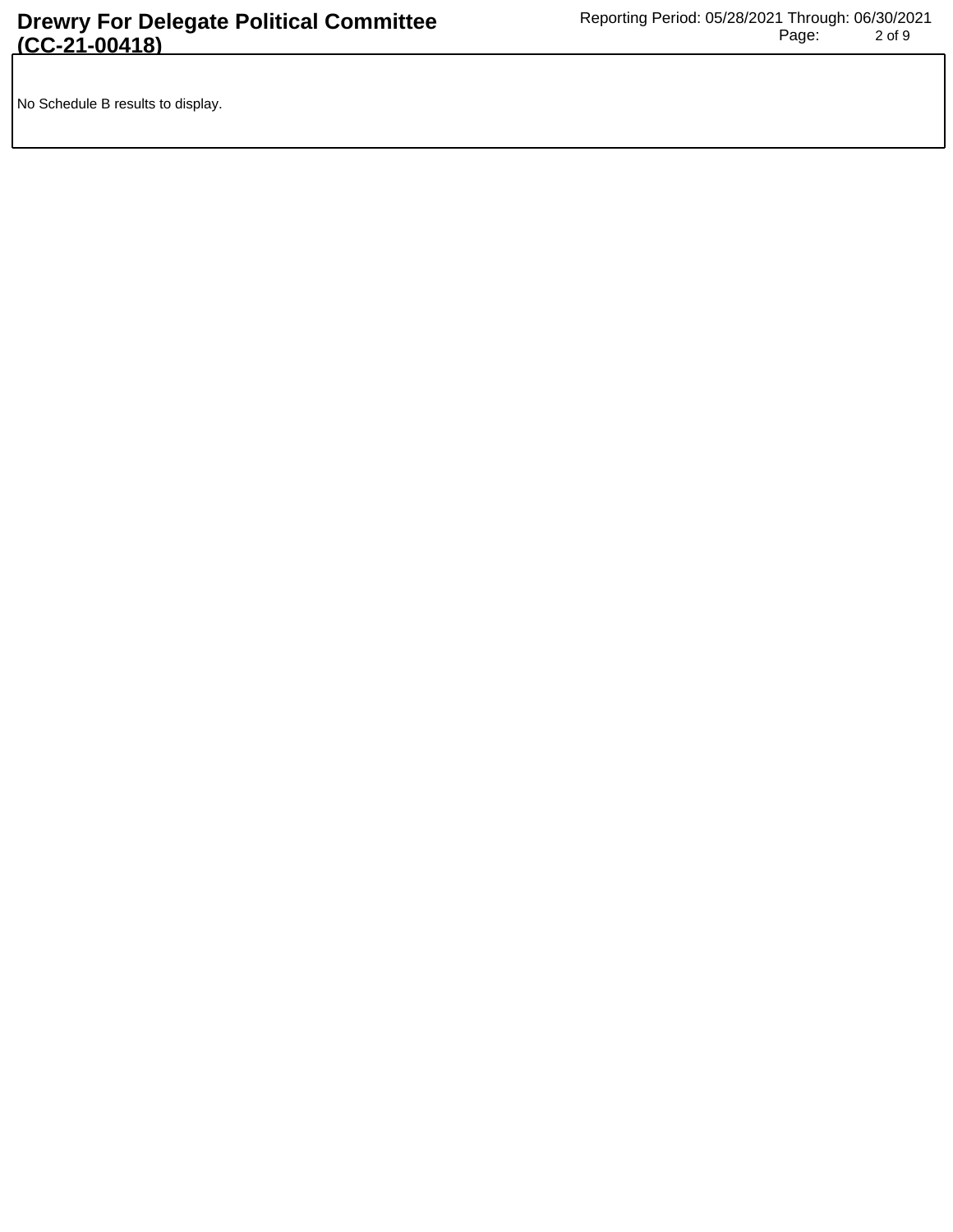No Schedule C results to display.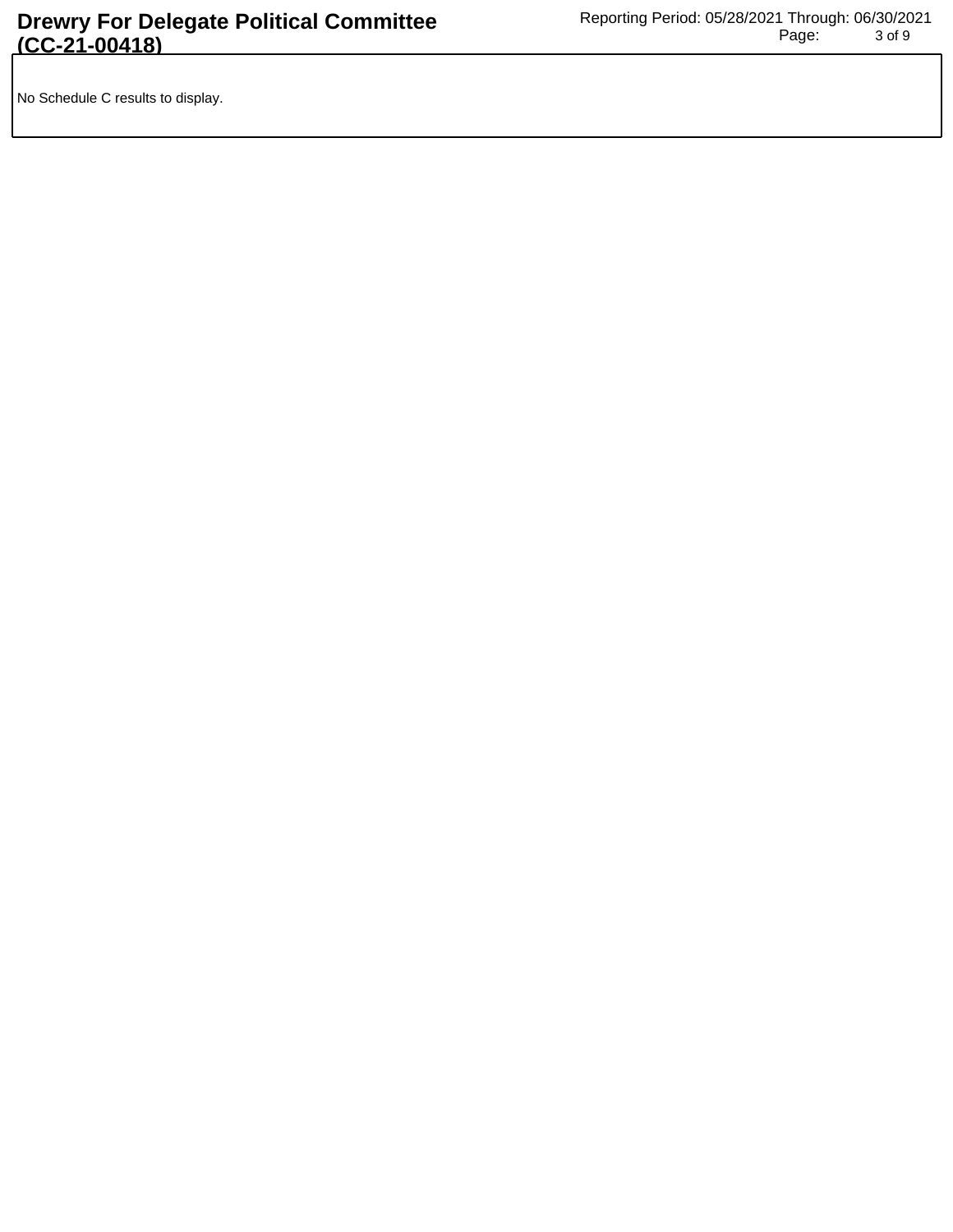| <u> UU-Z I-UU-TIU</u>                                          |                   |                                                 |                        |                |
|----------------------------------------------------------------|-------------------|-------------------------------------------------|------------------------|----------------|
| Schedule D: Expenditures<br>Person or Company Paid and Address | Item or Service   | Name of<br>Person<br>Authorizing<br>Expenditure | Date of<br>Expenditure | Amount<br>Paid |
| Drewry, Joan<br>P.O. Box 217<br>Wakefield, VA 23888            | Printing          | Michael<br>Drewry                               | 06/06/2021             | \$72.68        |
| ActBlue<br>366 Summer Street<br>Somerville, MA 02144           | Fee               | Michael<br>Drewry                               | 06/09/2021             | \$1.98         |
| ActBlue<br>366 Summer Street<br>Somerville, MA 02144           | Fee               | Michael<br>Drewry                               | 06/13/2021             | \$2.18         |
| S&B Tent REntals<br>219 Edgewood Drive<br>Smithfield, VA 23430 | Chairs and tables | Michael<br>Drewry                               | 06/13/2021             | \$128.00       |
| ActBlue<br>366 Summer Street<br>Somerville, MA 02144           | Fee               | Michael<br>Drewry                               | 06/24/2021             | \$4.55         |
| ActBlue<br>366 Summer Street<br>Somerville, MA 02144           | Fee               | Michael<br>Drewry                               | 06/27/2021             | \$35.58        |
| ActBlue<br>366 Summer Street<br>Somerville, MA 02144           | Fee               | Michael<br>Drewry                               | 06/30/2021             | \$3.95         |
| <b>Total This Period</b>                                       |                   |                                                 |                        | \$248.92       |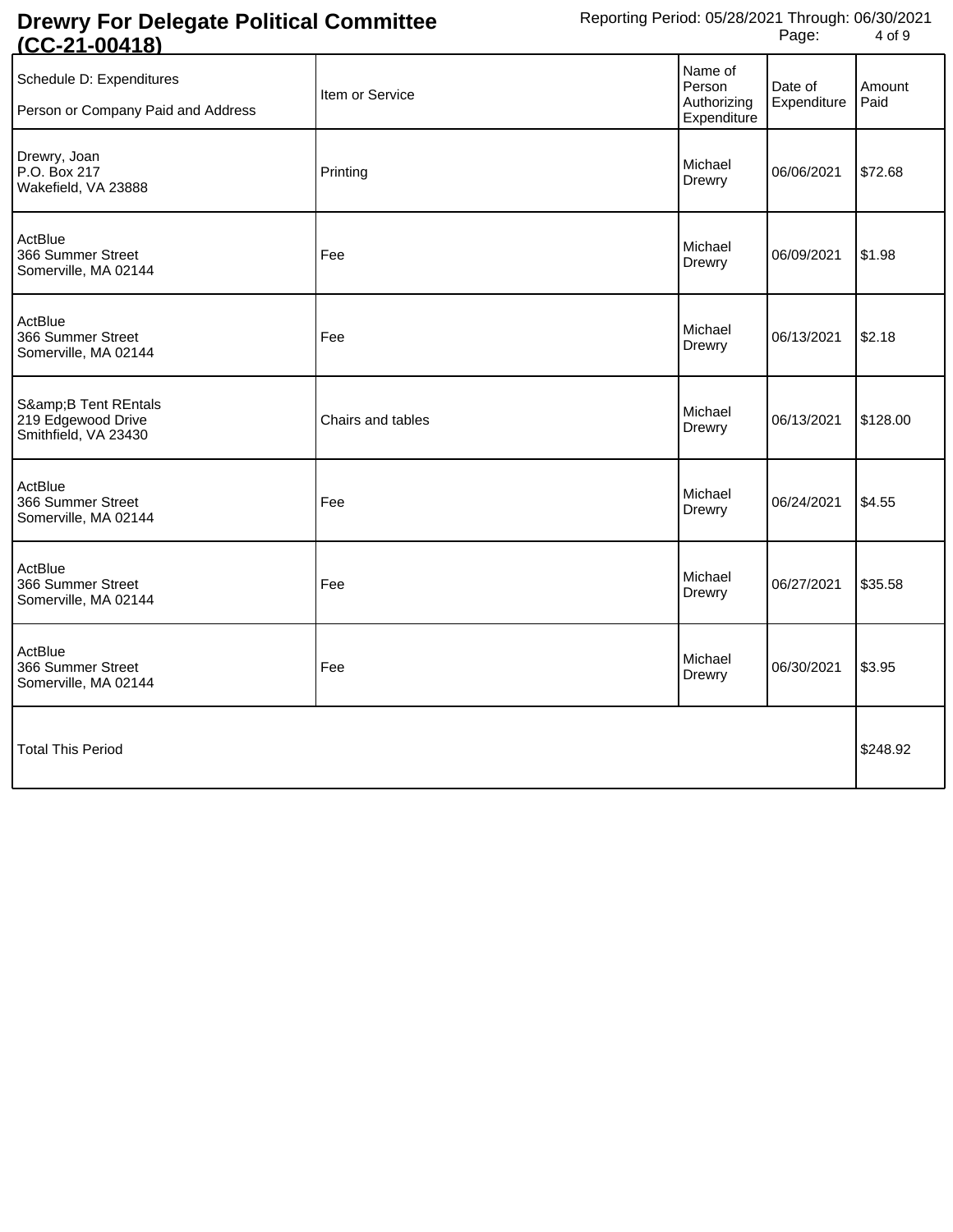|--|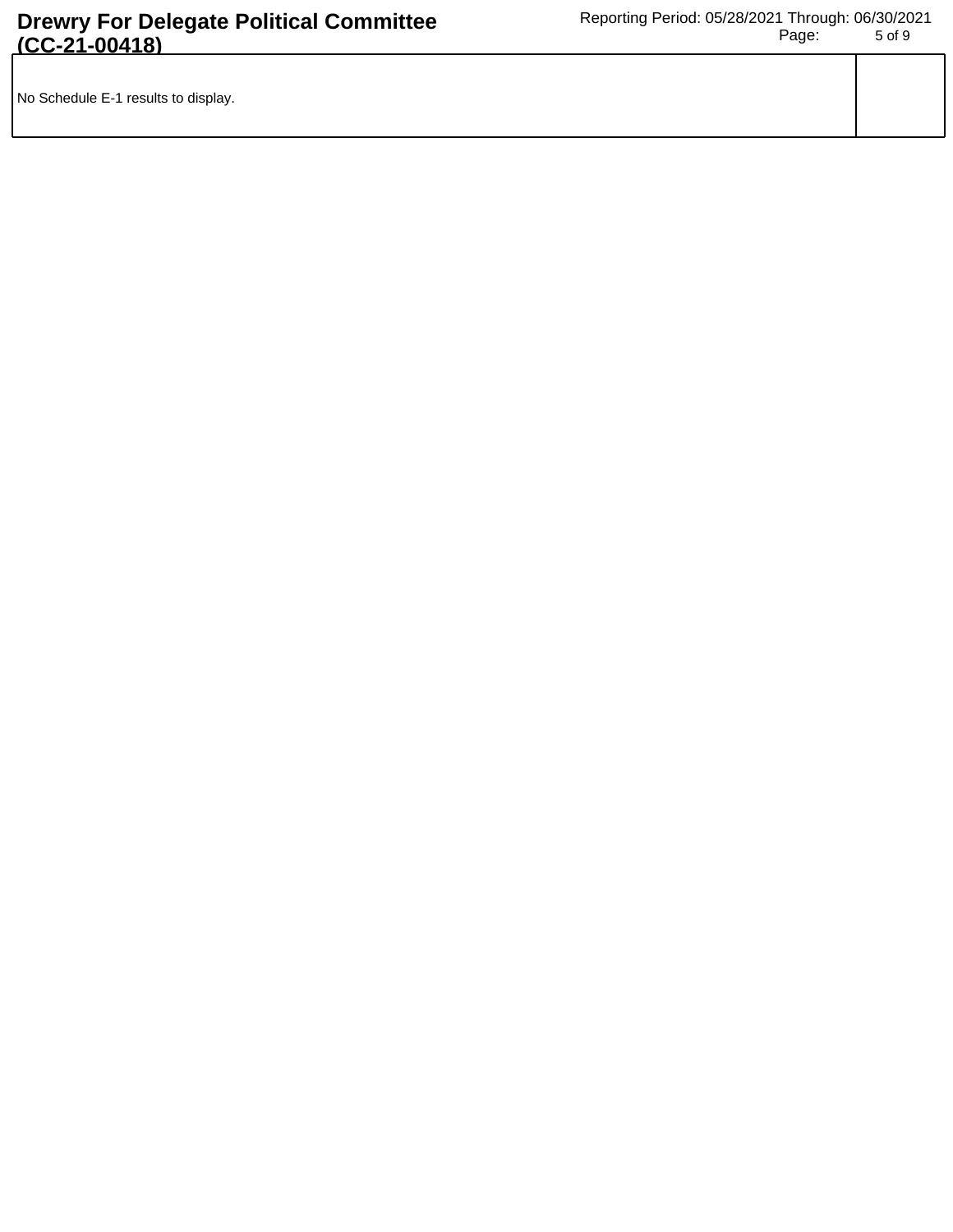|  | No Schedule E-2 results to display. |  |
|--|-------------------------------------|--|
|--|-------------------------------------|--|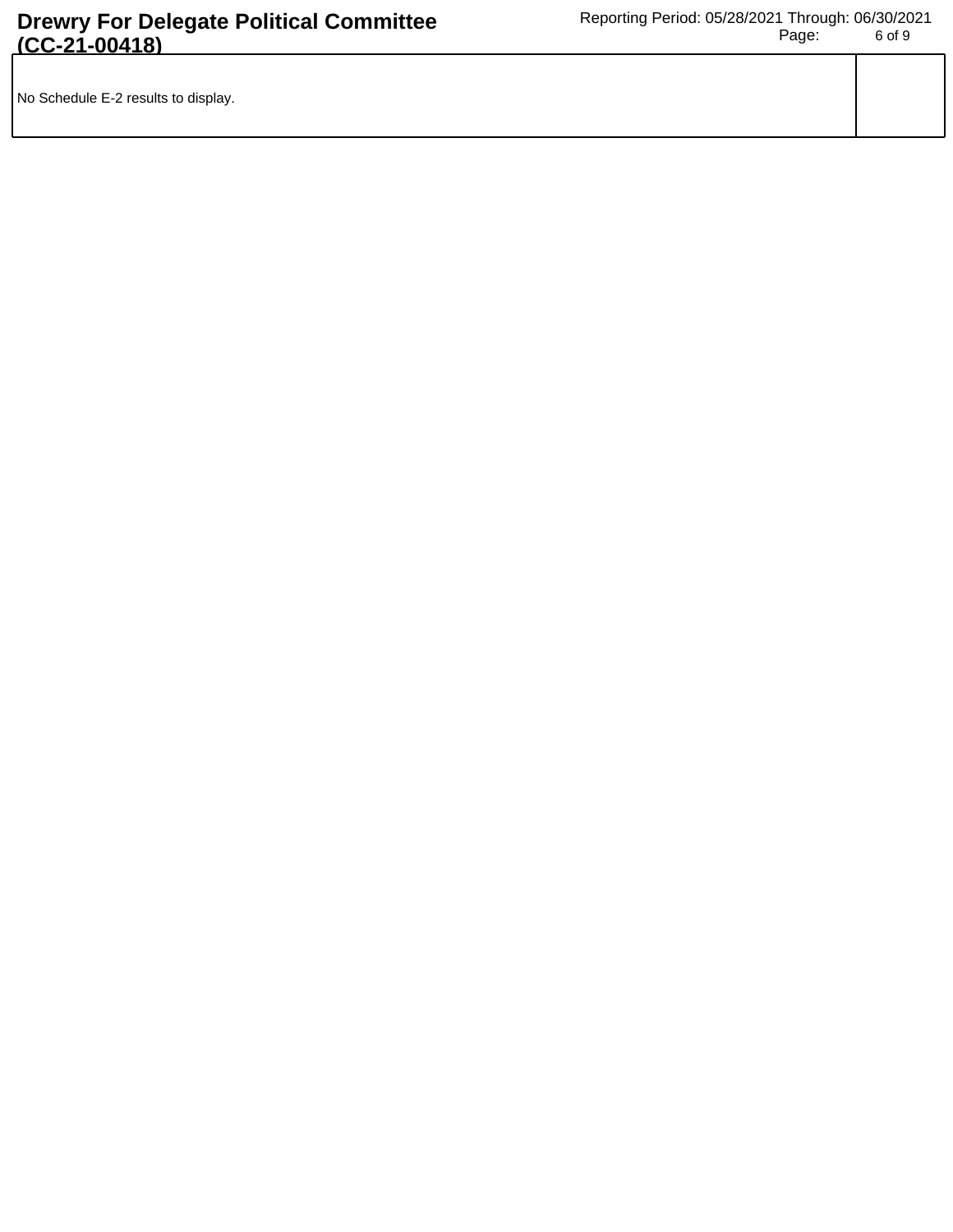| <u>100-41-004101</u>                                                                    |                      |                       |                               |
|-----------------------------------------------------------------------------------------|----------------------|-----------------------|-------------------------------|
| Schedule F: Debts remaining Unpaid as of this<br>Report<br>Name and Address of Creditor | Pupose of Obligation | Date Debt<br>Incurred | Amount<br>Remaining<br>Unpaid |
| Drewry, Michael<br>541 Strawberry Lane<br>Wakefield, VA 23888                           |                      | 04/16/2021            | \$200.00                      |
| Drewry, Michael H<br>541 Strawberry Lane<br>Wakefield, VA 23888                         |                      | 05/18/2021            | \$1,000.00                    |
| <b>Total This Period</b>                                                                |                      |                       | \$1,200.00                    |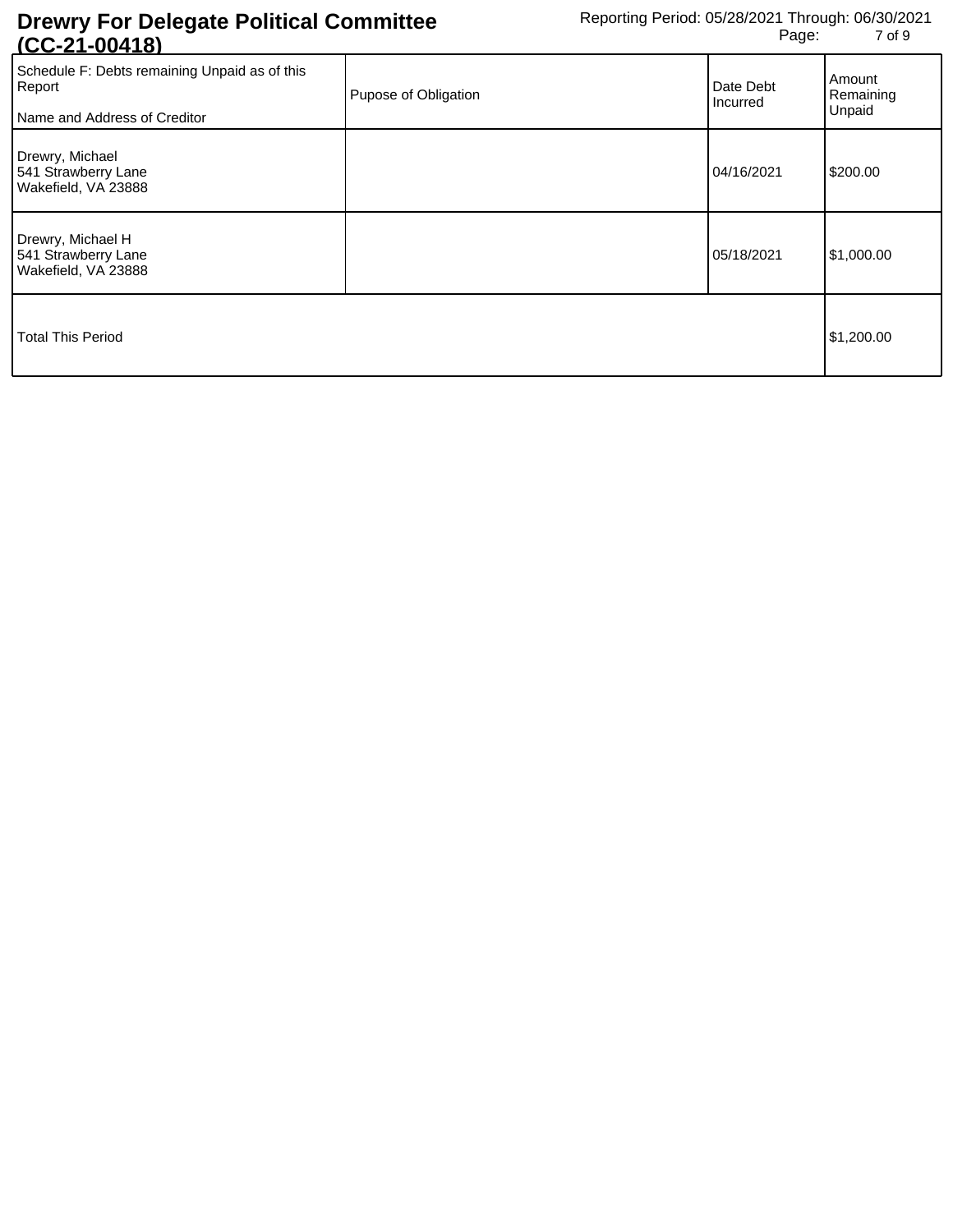| <b>Schedule G: Statement of Funds</b>                          | Number of<br><b>Contributions</b> | <b>Amount</b> |            |
|----------------------------------------------------------------|-----------------------------------|---------------|------------|
| <b>Contributions Received This Period</b>                      |                                   |               |            |
| 1. Schedule A [Over \$100]                                     | 8                                 | \$3,450.00    |            |
| 2. Schedule B [Over \$100]                                     | $\mathbf 0$                       | \$0.00        |            |
| 3. Un-itemized Cash Contributions [\$100 or less]              | 14                                | \$795.00      |            |
| 4. Un-itemized In-Kind Contributions [\$100 or less]           | 4                                 | \$116.16      |            |
| 5. Total                                                       | 26                                |               | \$4,361.16 |
| <b>Bank Interest, Refunded Expenditures and Rebates</b>        |                                   |               |            |
| 6. Schedule C [also enter on Line 17b on Schedule H]           |                                   |               | \$0.00     |
| <b>Expenditures Made This Period</b>                           |                                   |               |            |
| 7. Schedule B [From line 2 Above]                              |                                   | \$0.00        |            |
| 8. Un-itemized In-Kind contributions [From line 4 Above]       |                                   | \$116.16      |            |
| 9. Schedule D [Expenditures]                                   |                                   | \$248.92      |            |
| 10. Total [add lines 7, 8 and 9]                               |                                   |               | \$365.08   |
| <b>Reconciliation of Loan Account</b>                          |                                   |               |            |
| 11. Beginning loan balance [from line 15 of last report]       |                                   | \$1,200.00    |            |
| 12. Loans received this period [from Schedule E-Part 1]        |                                   | \$0.00        |            |
| 13. Subtotal                                                   |                                   |               | \$1,200.00 |
| 14. Subtract: Loans repaid this period [from Schedule E-Part2] |                                   | \$0.00        |            |
| 15. Ending loan balance                                        |                                   |               | \$1,200.00 |